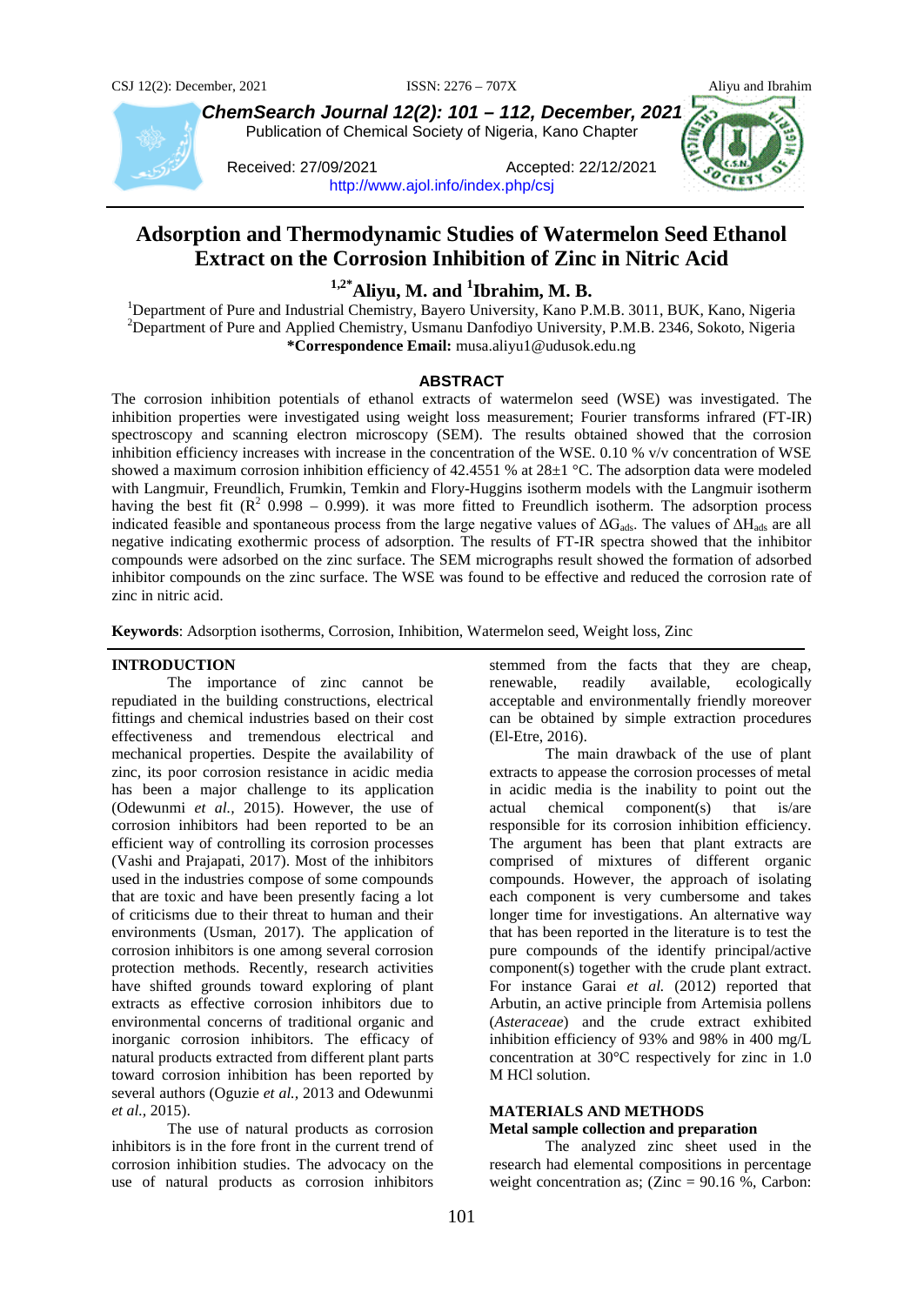**Weight loss method**

2.56 %, Oxygen: 2.36 %, Lead: 1.35 % and Copper 1.12 %). The zinc sheet was obtained from a fabrication workshop located in canteen area, Gusau, Zamfara State. The zinc sheet was mechanically press cut into coupons, each with an area of 2 cm x 2 cm, and a thickness of 0.02 cm, with a small hole near the upper edge of each specimen. Each coupon was abraded with emery paper of different grade grit size (GXK P60 and GXK P220). The residue particles from the polishing process were removed in ethanol bath for 10 minutes and dried in an open air after dipping in an acetone. The prepared zinc coupons were stored in the desiccator prior to use for corrosion studies (Fouda *et al.,* 2016; Nwosu and Muzaki, 2016).

# **Plant sample collection, identification, preparation and extraction**

The watermelon fruit was obtained from a farm located along major fruit market road in Gusau, Zamfara state. The identification of the plant under study was carried out at the Herbarium section of the Department of Plant Biology, Bayero University, Kano with the Herbarium Accession Number (BUKHAN 0281; DPB/BUK/HIF/01026). The seeds were separated from the edible pulp, washed with running water followed rinsed with distilled water and sun dried for a period of two weeks. The seeds were heated at constant weight in an oven at 110°C for a period of 3 hours. About 500 g of the seeds were crushed to form powder using pestle and mortar and sieved using 250 nm mesh sieve. The finely powdered particles obtained were stored in plastic containers prior to extractions process (Chahul *et al.,* 2019a).

About 200 g weighed of finely powdered particles of watermelon seed was soaked in 1.5 litre of 99 % AR grade of ethanol for a period of two weeks with intermittent stirring. The solution was then filtered using Whatman No. 1 filter paper. The filtrate was concentrated in a rotary evaporator (RE52-3) between  $40 - 50^{\circ}$ C (Nwabanne and Okafor, 2012; Itodo *et al.,* 2018).

# **Preparation of solutions**

The acid solution  $(0.1 \text{ M HNO}_3)$  was prepared by accurately measuring  $6.4 \text{ cm}^3$  of  $\text{HNO}_3$  $(70\%, 1.413 \text{ g/cm}^3)$ . The acid was transferred drop by drop into  $1000 \text{ cm}^3$  volumetric flask containing about  $250 - 300 \text{ cm}^3$  of distilled water and filled up to the mark.

A 0.10% v/v concentration of WSE solution was prepared by measuring  $1 \text{ cm}^3$  of WSE and transferred into 1000 cm<sup>3</sup> volumetric flask which containing about  $250 - 300$  cm<sup>3</sup> of 0.1 M  $HNO<sub>3</sub>$  acid solution. After successful transfer, the  $0.1$  M HNO<sub>3</sub> acid solution was added and filled up to the mark. Other desired concentrations (0.02, 0.04, 0.06 and 0.08 %) were prepared.

The weighed zinc coupons recorded as "W<sub>i</sub>", were tied with thread and completely immersed in 100 cm<sup>3</sup> beaker which contained 50  $cm<sup>3</sup>$  of uninhibited and inhibited solutions of  $HNO<sub>3</sub>$ acid. The beakers were covered with aluminum foil to avoid particle from entering and to avoid evaporation of the corrosive media at high temperature. The zinc coupons were taken out after specific intervals, cleaned with hard brush in ethanol and air dried after dipping in acetone. The zinc coupons were then reweighed accurately and recorded as "W*f*". The weight losses "*Wl*" in the uninhibited and inhibited solutions are evaluated using equation 1. The triplicate experiment was carried out in each case and weight loss mean values of the zinc coupon were reported (Chahul *et al.,* 2019a).

$$
W_l = W_i - W_f \tag{1}
$$

The Corrosion rate  $C_R$  in (mg cm<sup>-2</sup> h<sup>-1</sup>) of zinc coupon in uninhibited and in inhibited solutions, degree of surface coverage (*θ*) and inhibition efficiency (% I.E) were evaluated using equations 2, 3 and 4 respectively;

$$
C_R = \frac{W_l}{At} \tag{2}
$$

$$
\theta = \frac{W_l^0 - W_l}{W_l^0} \tag{3}
$$

$$
\% I.E = \theta \times 100 \tag{4}
$$

Where;  $W_l^0$  and  $W_l$  are the values of the average weight losses for the corrosion of zinc in the uninhibited and in inhibited solutions respectively, *A* is the area of zinc coupon in  $(cm^2)$  and *t* is the time of immersion in (hour).

# **Effect of Immersion Time**

The zinc coupons were separately immersed in 100 cm<sup>3</sup> beakers containing 50 cm<sup>3</sup> of uninhibited and inhibited solutions of  $0.1 \text{ M HNO}_3$ acid at room temperature of  $28 \pm 1$  °C and constant inhibitor concentrations of 0.02 %. The zinc coupons were removed from the solutions at time interval of 0.25, 0.5, 1.0, 1.5, 2.0, 2.5, 3.0 and 3.5 hours respectively (Chahul *et al.,* 2019b).

# **Effect of corrodent concentration**

The prepared zinc coupons were weighed and immersed in 0.1, 0.2, 0.3, 0.4 and 0.5 M  $HNO<sub>3</sub>$ acid solutions at temperature of  $28 \pm 1$  °C and constant inhibitor concentrations of 0.02 %. The final weights were taken and the average weight losses were recorded (Shakila *et al.,* 2017).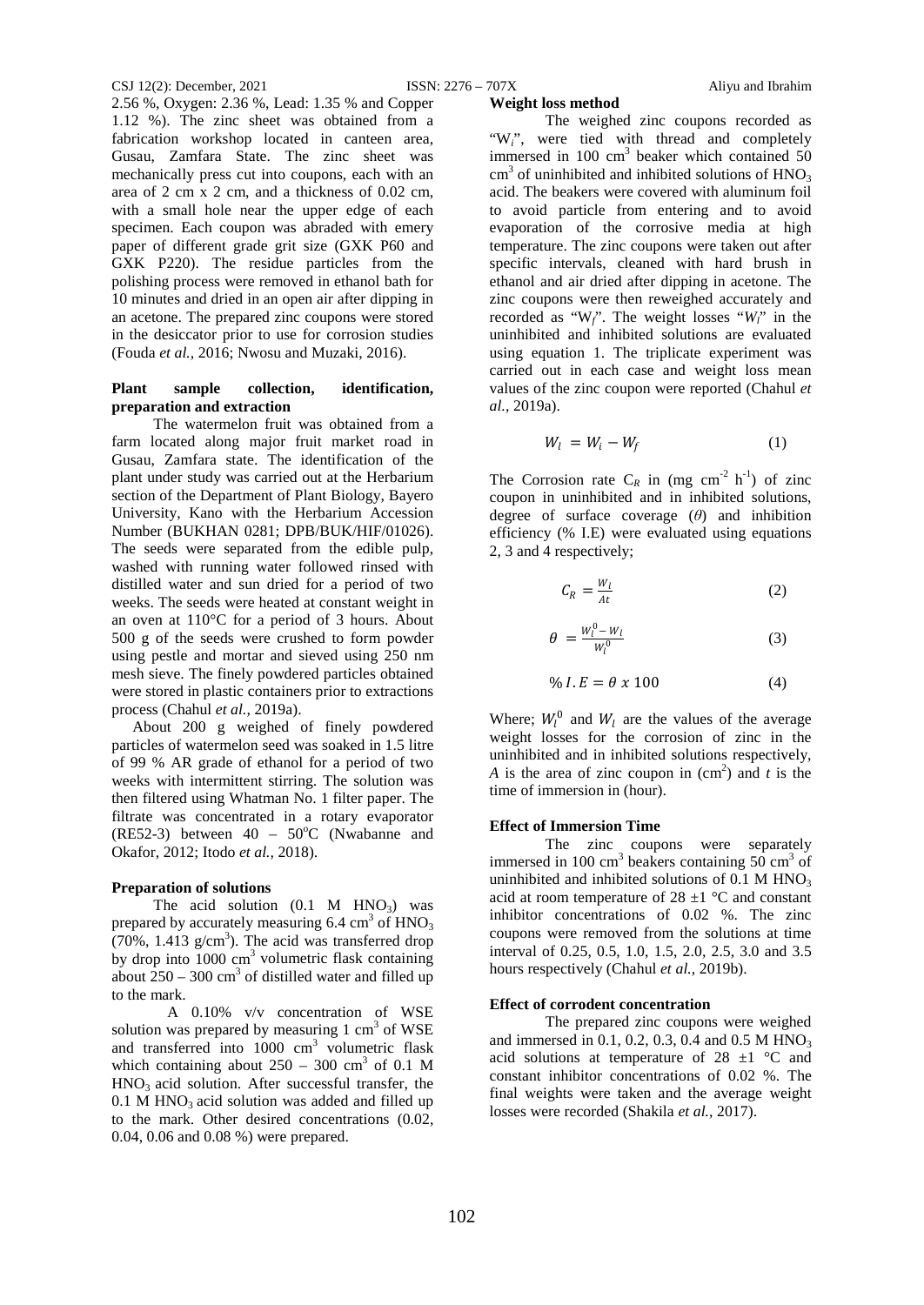# CSJ 12(2): December, 2021 ISSN: 2276 – 707X Aliyu and Ibrahim **Effect of Inhibitor concentration and Temperature**

The prepared zinc coupons were weighed and immersed in uninhibited and inhibited solutions of WSE with concentrations (0.02, 0.04, 0.06, 0.08 and 0.10 %) at different temperatures of 28, 35, 45 and 55  $\pm$ 1 °C. The final weights were taken and the average weight losses were recorded. The concentrations of inhibitor with relatively higher inhibition efficiency were considered as the optimum concentrations (Odewunmi, 2015; Vashi and Prajapati, 2017; Vikas *et al.,* 2017).

# **Characterization**

# **Fourier Transform Infrared Spectrophotometry (FT-IR) Analysis**

FT-IR analyses were carried out using Agilent Technology, FT-IR (Cary 630) Fourier Transform Infrared Spectrophotometer. The corrosion products formed and WSE were subjected to FT-IR analysis by scanning it through the given wave number range of  $4000 - 650$  cm<sup>-1</sup>.

#### **Scanning Electron Microscopy**

Surface morphologies of the zinc metal coupons were studied using (PRO: X: Phenom World 800-07334) model, manufactured by Phenom World Eindhoven, Netherlands. The scanned micrographs were taken at an accelerating voltage of 10.00 kV and x 300 magnification.

# **RESULTS AND DISCUSSION Effect of Immersion Time**

The results of corrosion rate and inhibition efficiency for corrosion of zinc in the uninhibited and inhibited solutions are presented in Figures 1 and 2 respectively. The results showed that the corrosion rates of zinc decreases with increase in immersion time at  $28 \pm 1$  °C. At the lowest immersion time of 0.25 hour, the corrosion rate of zinc in uninhibited and inhibited  $0.1$  M HNO<sub>3</sub> acid solutions were 26.0000 and 21.0000 mg  $\text{cm}^{-2} \text{ h}^{-1}$ respectively, while at the highest immersion time of 3.5 hours, the corrosion rates decreased to 6.0238 and 4.9071 mg  $\text{cm}^{-2} \text{ h}^{-1}$ . This indicates that the more the contact time zinc is exposed to the corrosive environment the more the rate of dissolution will decrease.



**Fig. 1: Variation of Corrosion rate with immersion time**

The non-linearity of corrosion rates of zinc plot in the uninhibited solution suggests that the zinc corrosion is a heterogeneous process involving several steps, similar results was reported by Usman (2017). Generally there was decrease in corrosion rates with time and this is due to the less

interactions that occur between the acid and the zinc surface in the solutions, which tend to destroy the metal surface gradually with time thereby decreasing the corrosion rate of the zinc, similar work was reported by Husaini *et al*. (2019).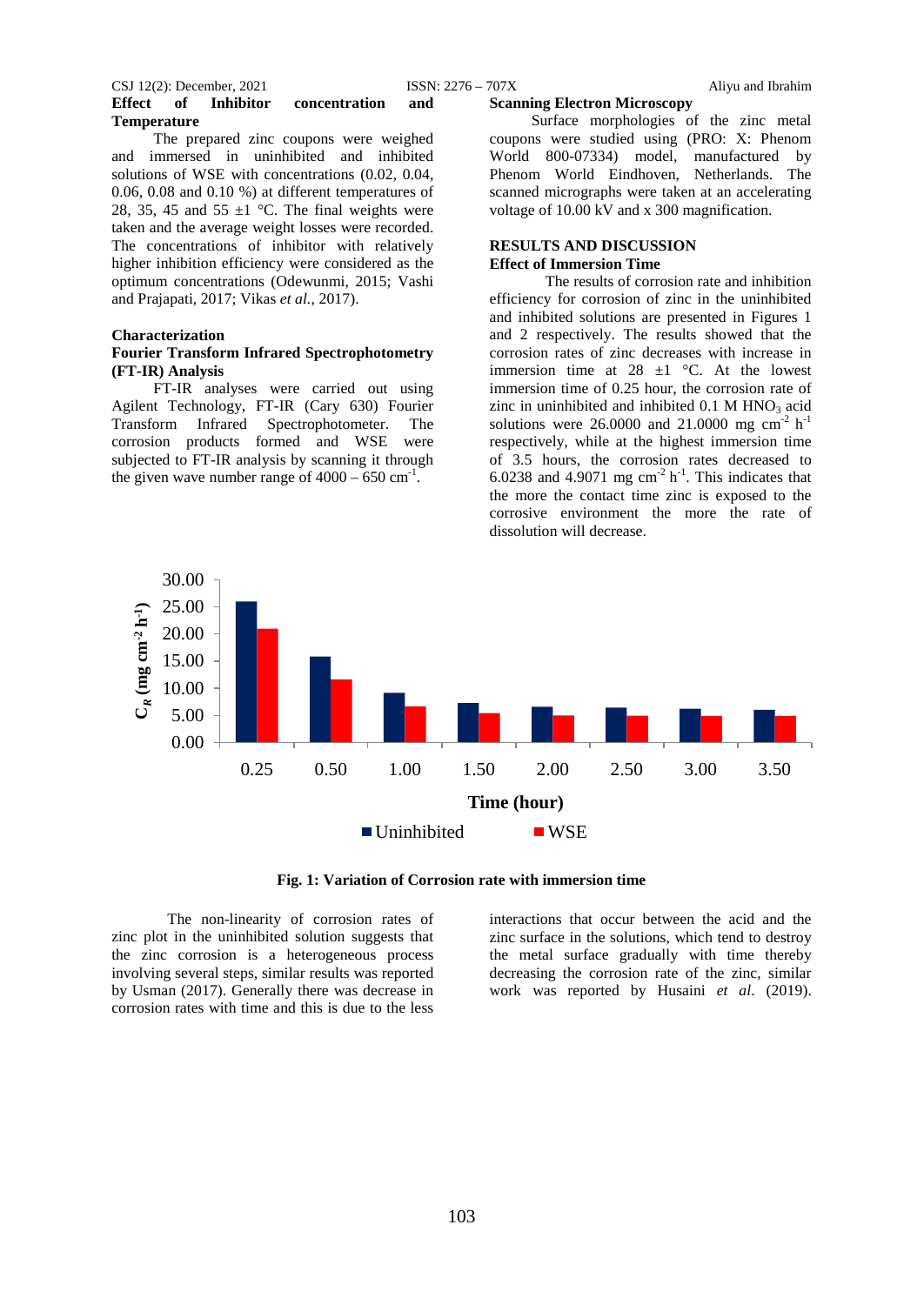

**Fig. 2: Variation of inhibition efficiency with immersion time**

The maximum inhibition efficiency observed in inhibited 0.02% WSE was 27.1825% at immersion time of 1 hour. Decrease in inhibition efficiency indicates the instability of protective film for the long time of immersion. Similar trend was reported by El-etre *et al.* (2016), who investigated the inhibition of acid aluminum corrosion in presence of aqueous extract of *domiana*.

# **Effect of Corrodent Concentration**

The results presented in Figures 3 and 4 showed that, as the concentration of the acid increase the corrosion rate increases thereby decreases the inhibition efficiency, this is because rate of chemical reaction increases when the concentration of active species increase.



**Fig. 3: Variation of Corrosion rate with Corrodent concentration**

At the lowest used  $HNO<sub>3</sub>$  acid concentration of 0.1 M, the corrosion rates of zinc in a given uninhibited and inhibited 0.02% v/v WSE solutions were 9.1667 and 6.6750 mg cm<sup>-2</sup> h<sup>-</sup> 1 , which corresponds to maximum corrosion inhibition efficiency of 27.1825%. While at the highest  $HNO<sub>3</sub>$  acid concentration of 0.5 M, the corrosion rates increased to 72.7500 and 67.1250 mg cm<sup>-2</sup> h<sup>-1</sup> with inhibition efficiency of 7.7320%. This observation is due to the fact that chemical reaction increases as the concentration of the active species increases as reported by Shakila *et al.* (2017).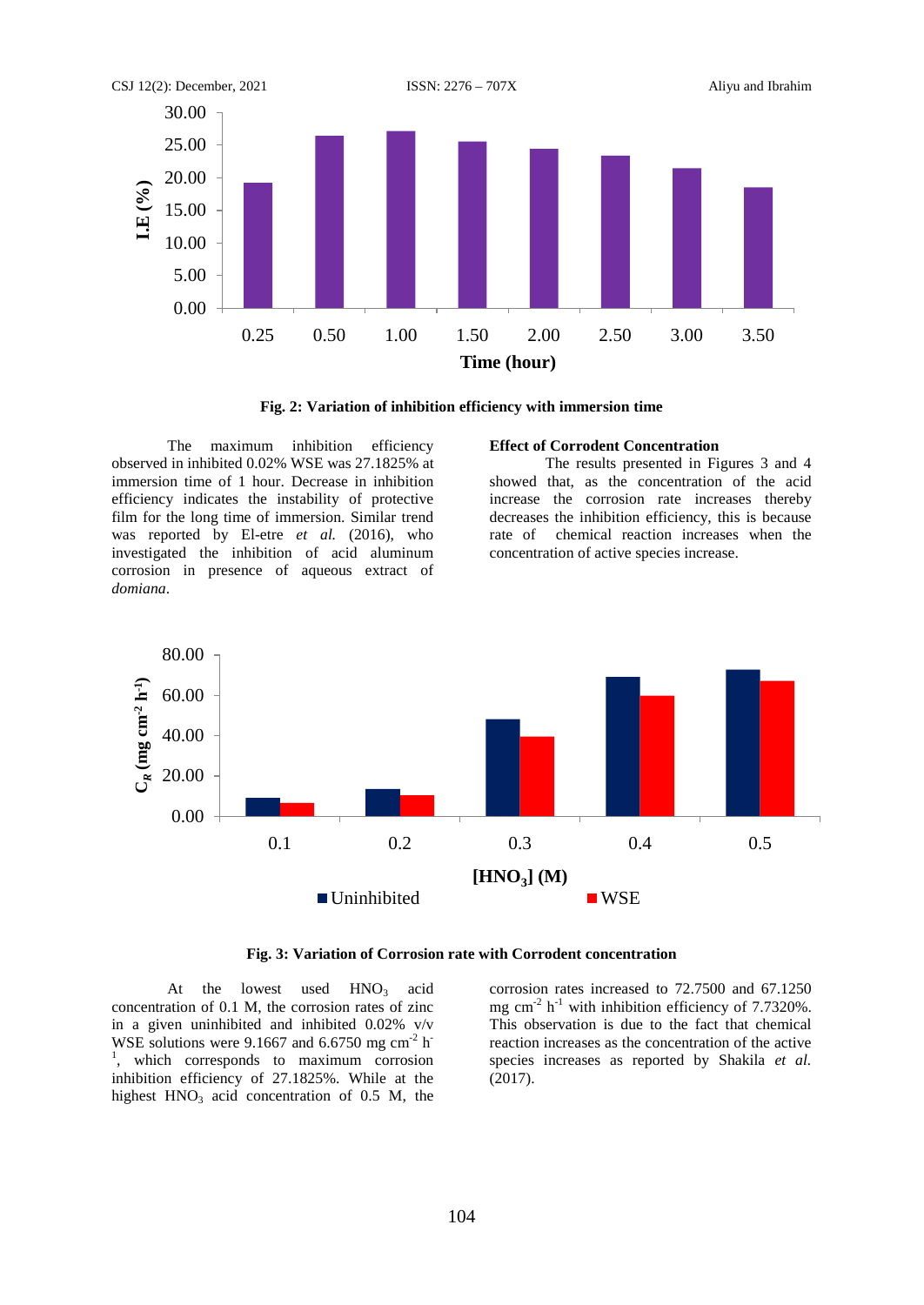

**Fig. 4: Variation of inhibition efficiency with corrodent concentration**

The dissolution rate of zinc depends on the concentration of the corrodent. This could be attributed to increase in concentration of the anions in the more concentrated acidic solution, which readily react with zinc ion present in the solution. Similar result was reported by Rathod and Vashi (2016), who investigated the effect of ammonium dichromate on the corrosion of aluminum in phosphoric acid and the result showed that the corrosion rate increased with increase in the concentration of the acid.

# **Effect of Inhibitor concentration and Temperature**

The result in Figure 5, showed the variation of corrosion rate for the corrosion of zinc in the uninhibited and inhibited solutions at different WSE concentrations and temperatures. The results revealed that the corrosion rate was found to decrease with increasing concentrations of the WSE with corresponding increase in inhibition efficiency at constant temperature. On the other hand, the corrosion rate increases with increase in temperature at constant WSE concentrations with a resultant decrease in inhibition efficiency.



**Fig. 5: Variation of Corrosion rate with Temperature and WSE concentration**

At lowest used temperature of 28  $\pm$ 1 °C with the presence WSE concentrations of 0.00, 0.02, 0.04, 0.06, 0.08 and 0.10%, the corrosion rates of zinc were 9.1668, 6.6750, 6.2750, 5.8750, 5.5250, and  $5.2750$  mg cm<sup>-2</sup> h<sup>-1</sup>. With increasing the temperature to  $55 \pm 1$  °C, the corrosion rate of zinc increased to 12.0833, 9.5250, 8.9000, 8.6000, 8.3250 and 8.0000 mg  $cm<sup>-2</sup> h<sup>-1</sup>$ . The values of corrosion rate of uninhibited system were found to

be higher when compared to the inhibited system. Examination of the result revealed that lowest corrosion rate was obtained at the highest concentration of the WSE. According to Vashi and Prajapati (2017), that corrosion rate is inversely proportional to the concentration of the inhibitor at constant temperature; similar phenomenon was observed in the present study. The corrosion rate in the presence of inhibitor was reduced indicating the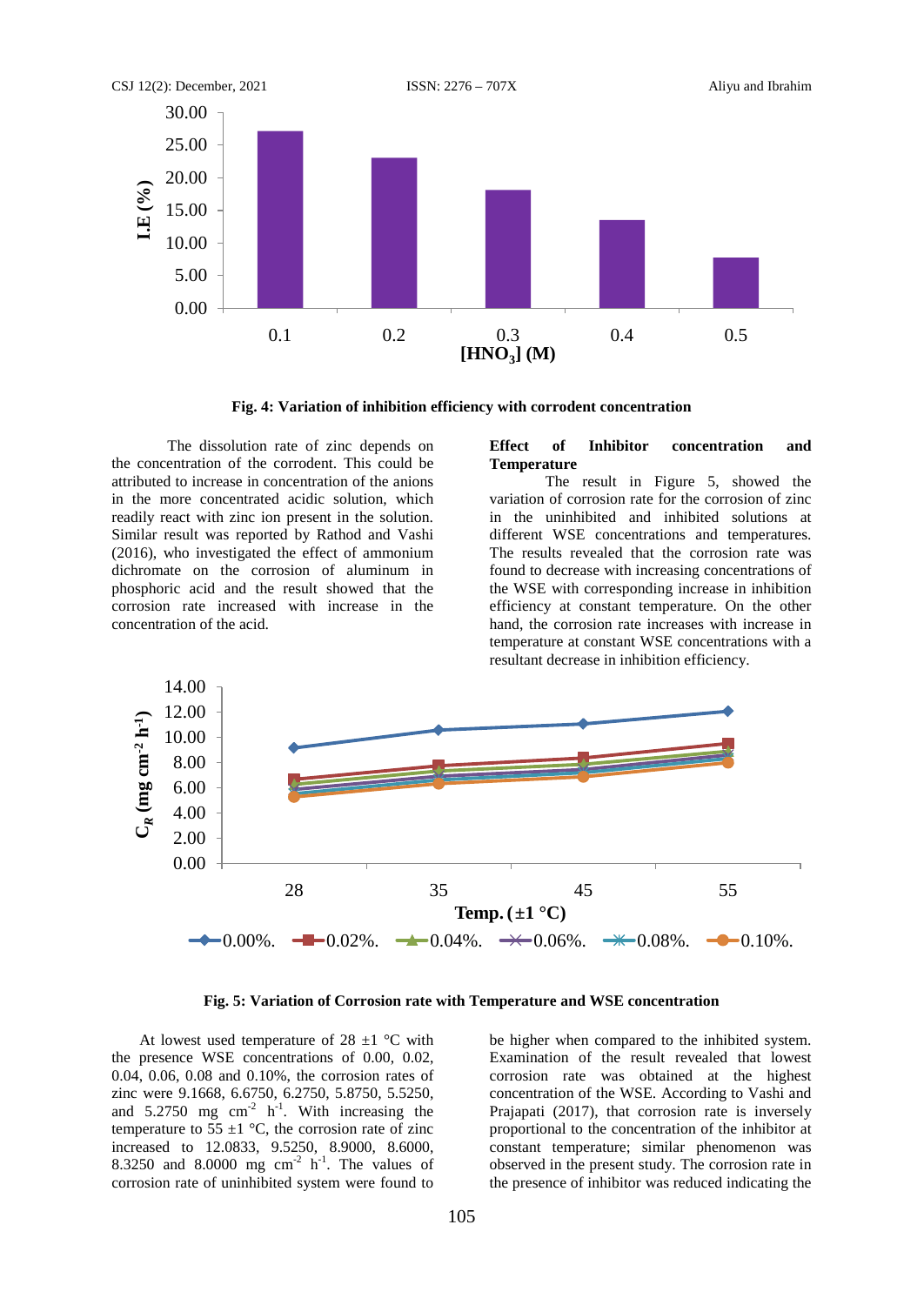#### CSJ 12(2): December, 2021 ISSN: 2276 – 707X Aliyu and Ibrahim

inhibiting action of the compounds presence in the inhibitor. This suggests that as the concentration of WSE increases, there is an increase in surface coverage of the adsorbed molecules on the zinc surface which provided a barrier (film) and reduced further corrosion, the same scenario was reported by Vikas *et al.* (2017). Furthermore, similar results were reported by Odewunmi *et al.* (2015), who carried out research on Utilization of watermelon rind extract (WMRE) as corrosion inhibitor for mild steel in acidic media.

It can be observed from the results that the highest corrosion rate of zinc was observed at the highest temperature (55  $\pm$ 1 °C). This observation is

due to the fact that chemical reaction rates generally increases with rising temperature. Increase in temperature leads to increase in the kinetic energy possessed by the reacting molecules thereby making the molecules to overcome the energy barrier faster as reported by El-etre *et al.* (2016) and Vikas *et al.* (2017).

Furthermore, the result in Figure 6, showed that the inhibition efficiency decreases with increase in temperature. The inhibition efficiency for the corrosion of zinc at  $28 \pm 1$  °C in the presence of WSE concentrations 0.02, 0.04, 0.06, 0.08 and 0.10% v/v were 27.1825, 31.5461, 35.9097, 39.7278 and 42.4551 %.



**Fig. 6: Variation of inhibition efficiency with Temperature and WSE concentration**

With increasing the temperature to 55  $\pm 1^{\circ}$ C, the inhibition efficiency reduced to 21.1724, 26.3448, 28.8276, 31.1034 and 33.7931 %. The decrease in inhibition efficiency as temperature increases in a given constant WSE concentrations could be attributed to desorption of WSE compounds that were already adsorbed on zinc surface by electrostatic attraction. Similar work was reported by James and Akaranta (2014) while investigating the corrosion inhibition of Aluminum in 2.0 M Sulphuric acid using Acetone extract of red Onion skin, the result of the inhibition efficiency was found to decrease with increase in temperature

#### **Adsorption study**

To investigate surface coverage and best fit model, the experimental data were tested with five adsorption isotherm models (Langmuir, Freundlich, Frumkin, Temkin and Flory-Huggins adsorption). The WSE concentrations (C*inh*), corrosion rates  $(C_R)$  and degrees of surface coverage (θ) were used in testing different adsorption isotherm models and subsequently evaluated adsorption parameters and equilibrium constant (K*ads*).

Langmuir adsorption isotherm is expressed according to equation 5.

$$
\frac{c_{inh}}{\Theta} = \frac{1}{K_{ads}} + C_{inh} \tag{5}
$$

Where,  $C_{inh}$  is the concentration of the WSE,  $\theta$  is the degree of surface coverage, *Kads* is the adsorption equilibrium constant.

Equation 6 is obtained by taking the logarithm of both sides of equation 5 (Nwabanne and Okafor, 2012).

$$
log\left(\frac{c_{inh}}{\Theta}\right) = log C_{inh} - log K_{ads}
$$
 (6)

Plot of log  $\frac{C_{inh}}{\theta}$  versus log  $C_{inh}$  will produce a straight line with intercept equals to  $-\log K_{ads}$  with slope of almost unity.

Freundlich adsorption isotherm is expressed in equation 7.

$$
\log \Theta = n \log C_{inh} + \log K_{ads} \tag{7}
$$

Where, *n* is an adsorption parameter such that  $0 \leq n$  $≤$  1. Plot of log  $Θ$  against log  $C<sub>inh</sub>$  gives linear plot (Hussaini *et al.,* 2019).

The Frumkin adsorption isotherm is given by equation 8.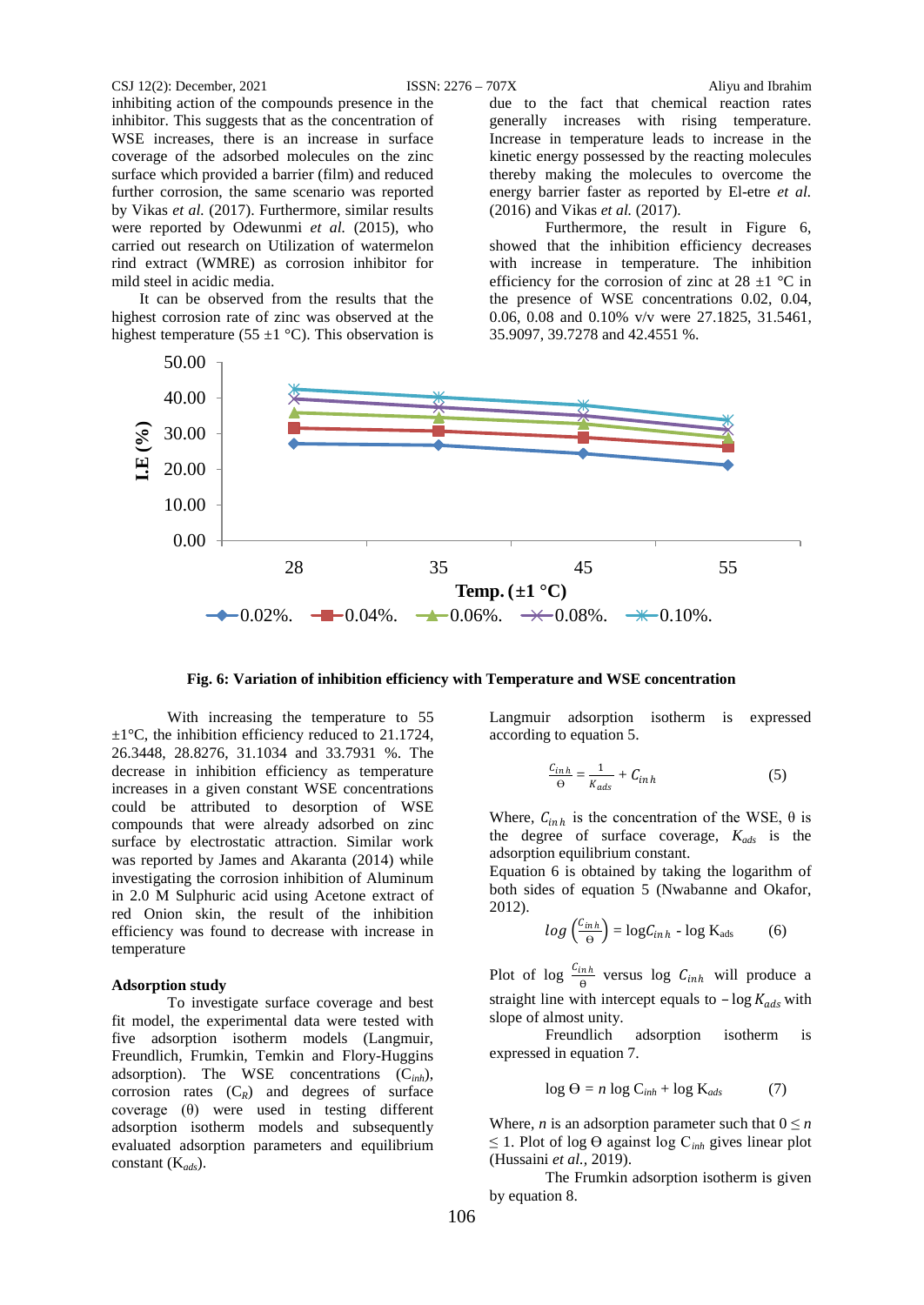CSJ 12(2): December, 2021  
\n
$$
log \left\{ C_{inh} \left[ \frac{\Theta}{1-\Theta} \right] \right\} = 2.303 log K_{ads} + 2\alpha \Theta
$$
 (8)

Where,  $\alpha$  is the lateral interaction term describing the interaction in the adsorbed layer. Plots of  $log \left\{ C_{inh} \left[ \frac{\Theta}{1-\Theta} \right] \right\}$  versus  $\theta$  give linear plot with intercept equals to 2.303logK*ads* which shows the applicability of Frumkin isotherm (Akinbulumo *et al.*, 2020).

In Temkin adsorption isotherm, the degree of surface coverage (*θ*) is related to inhibitor concentration (*Cinh*) according to equation 9 (Akinbulumo *et al.*, 2020).

$$
\exp(-2\alpha\Theta) = \mathbf{K}_{ads} \times \mathbf{C}_{inh} \tag{9}
$$

Where,  $\alpha$  is the attractive parameter. Rearranging and taking logarithm of both sides of equation 9 gives equation 10.

$$
\Theta = \frac{-2.303 \log K_{ads}}{2\alpha} - \frac{2.303 \log C_{inh}}{2\alpha} \tag{10}
$$

Plot of against log C  $_{inh}$  gives a linear relationship.

Flory-Huggins adsorption isotherm is expressed according to equation 11.

$$
\log\left(\frac{\Theta}{c_{inh}}\right) = \log K_{ads} + x \log (1 - \Theta) \quad (11)
$$

Where,  $x$  is the size parameter and is a measure of the number of adsorbed water molecules substituted by a given inhibitor molecule. The plot of  $\log \left( \frac{\Theta}{C_{inh}} \right)$  against log (1 -  $\Theta$ ) gives linear relationship with intercept equals to log K*ads* (Chandrabhan *et al.,* 2018).



#### **Fig. 7: Langmuir isotherm plot**



**Fig. 8: Freundlich isotherm plot**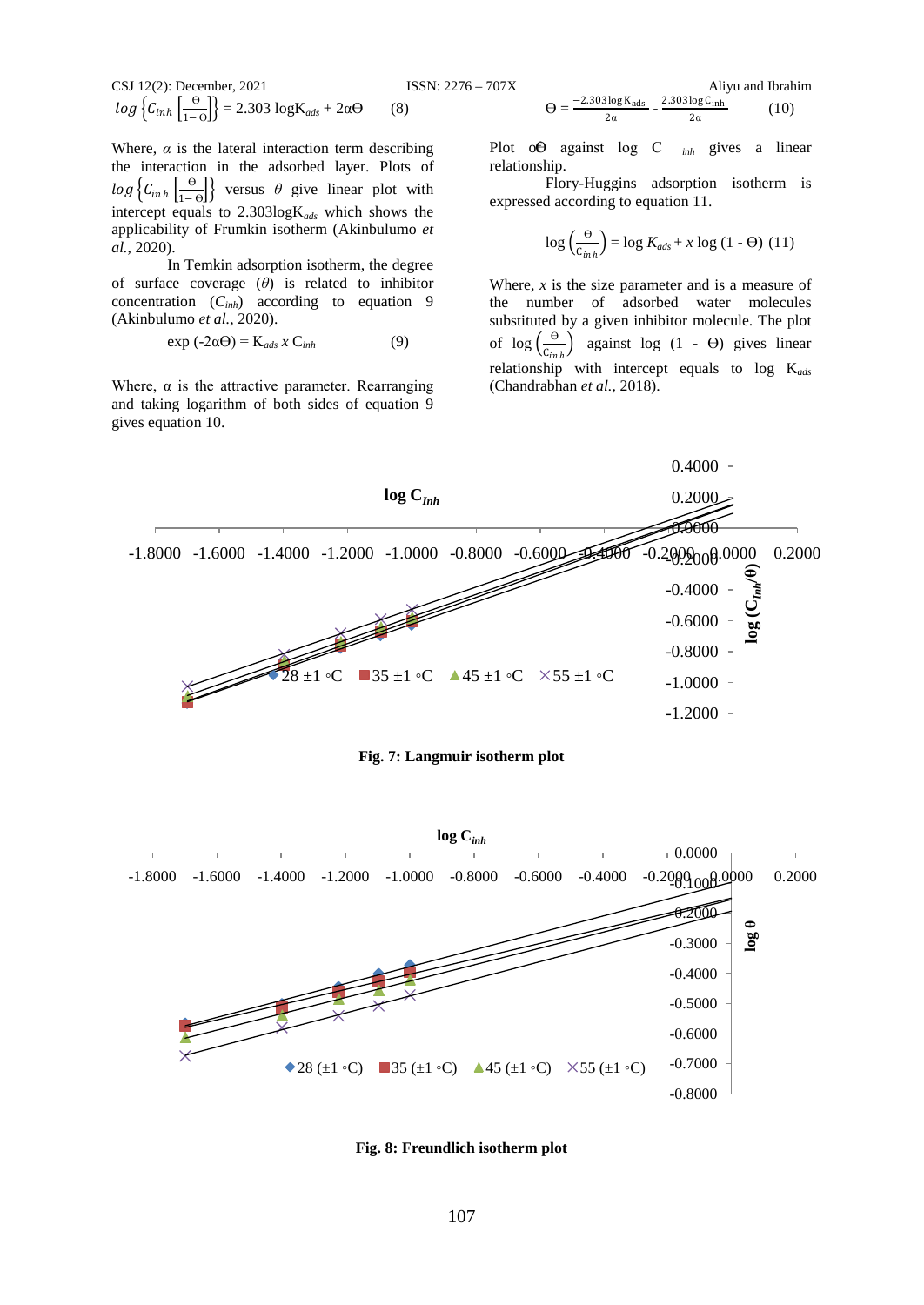

**Fig. 9: Frumkin isotherm plot**



**Fig. 10: Temkin isotherm plot**





The efficiency of a compound as a successful inhibitor is mainly dependent on its ability to get adsorbed on the metal surface, which consists of the replacement of water molecules at the corroding interface (Chandrabhan *et al.,* 2018; Husaini *et al.,* 2019). To ascertain the nature of adsorption, the surface coverage values for the inhibitors obtained from weight loss measurement were theoretically fitted into five different isotherm models namely; Langmuir, Freundlich, Frumkin, Temkin and Flory-Huggins adsorption isotherm

using equations 6 - 11. Their regression coefficient  $(R<sup>2</sup>)$  and adsorption parameters were used to determine the best fit isotherm among them.

The results presented in Table 1, shows the adsorption parameters of linearization of each of the isotherm models. The data fitted the models taking into consideration the values of regression coefficient  $(R^2)$  close to unity (Sulaiman, 2017). All the tested models gave good linearity, with the Langmuir model having the best fit.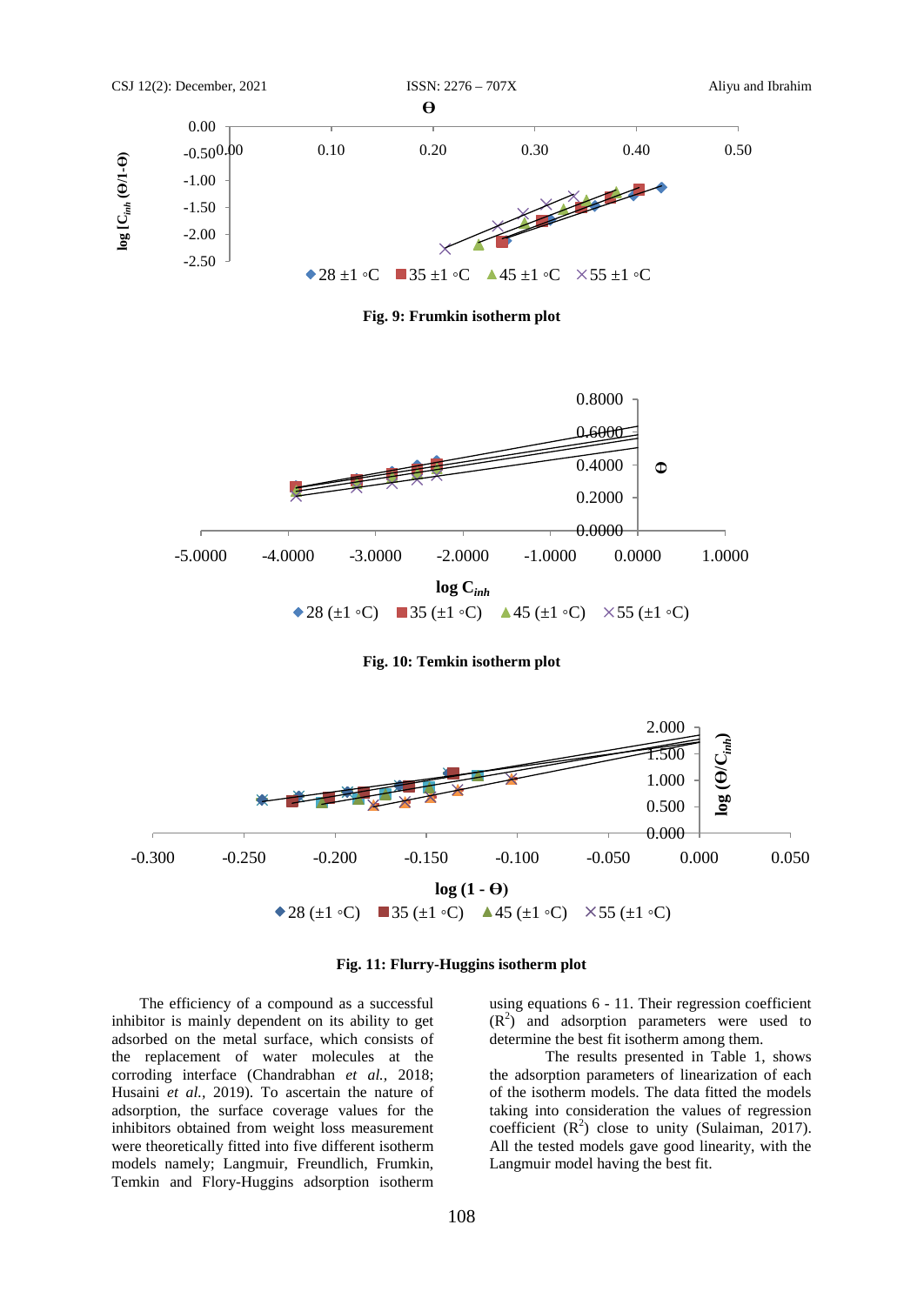CSJ 12(2): December, 2021 ISSN: 2276 – 707X Aliyu and Ibrahim **Table 1: Adsorption isotherm parameters** 

|              | Langmuir |       | Freundlich |       | Temkin |          | Frumkin |       | Flory-Huggins |       |
|--------------|----------|-------|------------|-------|--------|----------|---------|-------|---------------|-------|
| Temp.<br>(K) | $R^2$    | $R_L$ | $R^2$      | N     | $R^2$  | $\alpha$ | $R^2$   | α     | $\rm R^2$     | h     |
| 301          | 0.998    | 0.984 | 0.988      | 0.280 | 0.984  | $-3.181$ | 0.973   | 5.263 | 0.945         | 4.696 |
| 308          | 0.998    | 0.986 | 0.990      | 0.253 | 0.985  | $-3.539$ | 0.975   | 6.098 | 0.953         | 5.764 |
| 318          | 0.999    | 0.986 | 0.996      | 0.271 | 0.991  | $-3.616$ | 0.986   | 6.098 | 0.973         | 5.934 |
| 328          | 0.999    | 0.987 | 0.995      | 0.282 | 0.994  | $-3.957$ | 0.991   | 6.667 | 0.983         | 6.804 |

The essential characteristic of Langmuir isotherm can be expressed in term of a dimensionless separation factor  $(R<sub>L</sub>)$ . Value of  $R_L$ <1 indicates a favorable adsorption,  $R_L$ > 1 unfavorable adsorption,  $R_L = 1$  linear and  $R_L = 0$ irreversible. Generally,  $0 \le R_L < 1$  is sign of favorable adsorption (Husaini *et al.,* 2019). The calculated values of  $R<sub>L</sub>$  are all greater than zero but less than unity as indicated in Table 1, hence this implied favorable adsorption. The adherence of the inhibitor molecules may partially occur with monolayer adsorption onto a homogenous surface containing a finite number of identical sites and absence of lateral interactions between the adsorbed species.

#### **Adsorption equilibrium constant**

As shown in Table 2 the adsorption equilibrium constants obtained at various temperatures were evaluated from the intercept of the Langmuir plot. The adsorption equilibrium constants, K*ads* values are all positive, indicating the feasibility of the adsorption of the WSE to the zinc metal surface. The adsorption equilibrium constant decreases with increase in temperature. According to Hegazy (Chandrabhan *et al.,* 2018), this indicates that at a higher temperature, the adsorbed WSE tends to desorbs back from the zinc surface.

|  | Table 2: Thermodynamic parameters |  |
|--|-----------------------------------|--|
|--|-----------------------------------|--|

| Temperature $(K)$ | $\mathbf{a}_{ads}$ | $\Delta G_{ads}$ (kJ/mol) | $\Delta H_{ads}$ (kJ/mol) | $\Delta S_{ads}$ (kJ/mol) |  |
|-------------------|--------------------|---------------------------|---------------------------|---------------------------|--|
| 301               | 0.8017             | $-9.4996$                 | $-0.5533$                 | 29.7220                   |  |
| 308               | 0.7096             | $-9.4080$                 | $-0.8787$                 | 27.6924                   |  |
| 318               | 0.7031             | $-9.6891$                 | $-0.9316$                 | 27.5392                   |  |
| 328               | 0.6427             | $-9.7488$                 | $-1.2058$                 | 26.0457                   |  |

# **Thermodynamic study**

Generally, the values of  $\Delta G_{ads}$  around -20  $kJmol<sup>-1</sup>$  are consistent with electrostatic interaction between charged molecules and charged metal which indicate physisorption, while those above -  $40 \text{ kJmol}^{-1}$  involved charge sharing or transfer from the inhibitor molecule to the metal surface to form a coordinate type of bond which indicates chemisorption (Odewunmi *et al.,* 2015, Chahul *et al.,* 2019a). As shown in the Table 2, the  $\Delta G_{ads}$ values are all less than -20 kJ/mol. This result indicates that adsorption of the WSE on zinc surface is spontaneous, feasible and occurred according to the mechanism of physical adsorption. . The values of ΔH*ads* are all negative, this indicating the exothermic nature of the reaction process; also suggest that the higher temperature favors the corrosion process (Nwabanne, 2012).

Basically,  $\Delta H_{ads}$  positive values up to 40 kJmol<sup>-1</sup> are related to physisorption while those around 100 kJmol<sup>−</sup><sup>1</sup> or higher are attributed to chemisorption while ΔH*ads* negative values could be attributed to both physisorption and chemisorption processes (Rathod and Vashi, 2016). The decrease in ΔS*ads* with increase in temperature implies there is a reduction in the entropy i.e., decrease in spontaneity and stability of the adsorption at a higher temperature (Awe *et al.,* 2015)

#### **Characterization**

The FT-IR spectra of WSE and corrosion product in inhibited 0.10 % v/v solution are presented in Figures 12 and 13 respectively. Also, the peak values extracted from the spectra are presented in Table 3.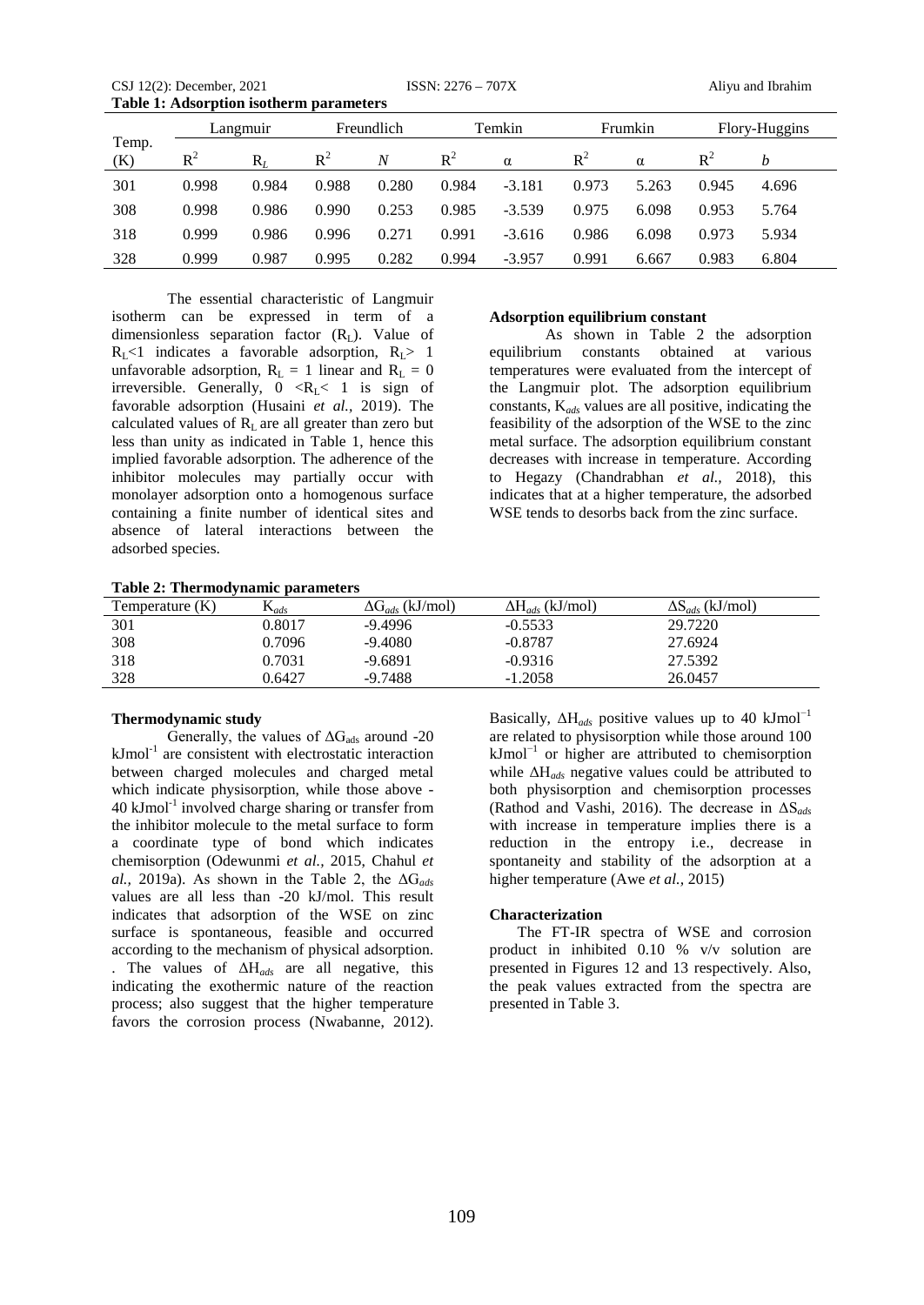| CSJ $12(2)$ : December, 2021 | $ISSN: 2276 - 707X$                                                                         | Alivu and Ibrahim |
|------------------------------|---------------------------------------------------------------------------------------------|-------------------|
|                              | Tokke 2. FT ID week welcoo fan WGF and aanvasten wurdwet in inklikted 0.10.0/ wie selvtian. |                   |

| Table 3: FT-IR peak values for WSE and corrosion product in inhibited 0.10 % v/v solution |                       |                               |  |  |
|-------------------------------------------------------------------------------------------|-----------------------|-------------------------------|--|--|
| Functional groups                                                                         | WSE<br>values<br>peak | Corrosion product peak values |  |  |
|                                                                                           | $\text{cm}^{-1}$ )    | $\text{cm}^{-1}$              |  |  |
| O-H stretch                                                                               | 3357                  | 3379                          |  |  |
| $(3570 - 3200 \text{ cm}^{-1} \text{ broad})$                                             |                       |                               |  |  |
| $C=C$ vibration                                                                           | 1741                  | 1737                          |  |  |
| $(1750-1725 \text{ cm}^{-1})$                                                             |                       |                               |  |  |
| $C=O$ vibration                                                                           | 1722                  | 1718                          |  |  |
| $(1725-1700 \text{ cm}^{-1})$                                                             |                       |                               |  |  |
| C=N stretching vibration                                                                  | 1652                  | 1645                          |  |  |
| $(1680 - 1630 \text{ cm}^{-1})$                                                           |                       |                               |  |  |

It has been observed that most of the functional group present in the WSE spectrum was also noticed in the spectrum of corrosion product though with different intensity. This confirms the fact that the WSE compounds were actually adsorbed on the zinc surface through the

mechanism of physical adsorption. The shift and the change in adsorption bands observed in the stretching frequencies suggest that the functional group present in the WSE compounds bind to the zinc surface.



**Fig. 13: FT-IR spectrum of zinc corrosion product in the inhibited 0.10% v/v of WSE**

Scanning Electron Microscopic images of zinc samples were presented in Figures 14a-c. Figure 14a present the micrograph of zinc sample after polishing prior to use in corrosion study. Figure 14b shows the surface morphology of zinc sample immersed in uninhibited  $0.1$  M HNO<sub>3</sub> acid, the surface was very rough, cracks, patches, pores and highly damaged due to the attack of the aggressive acid while Figure 14c revealed how the zinc surface was prevented from  $HNO<sub>3</sub>$  acid attack

by the presence of 0.10 % of WSE. It can be deduced that the WSE used had inhibited zinc dissolution in acid by covering the surface area with protective film which was found absent in case of acid interaction with zinc in uninhibited solution. This observation from the micrographs has very close correlation with the results obtained from the weight loss method. This clearly proved that the inhibition is due to the formation of an adsorbed film through the process of adsorption of the WSE compounds on the zinc surface.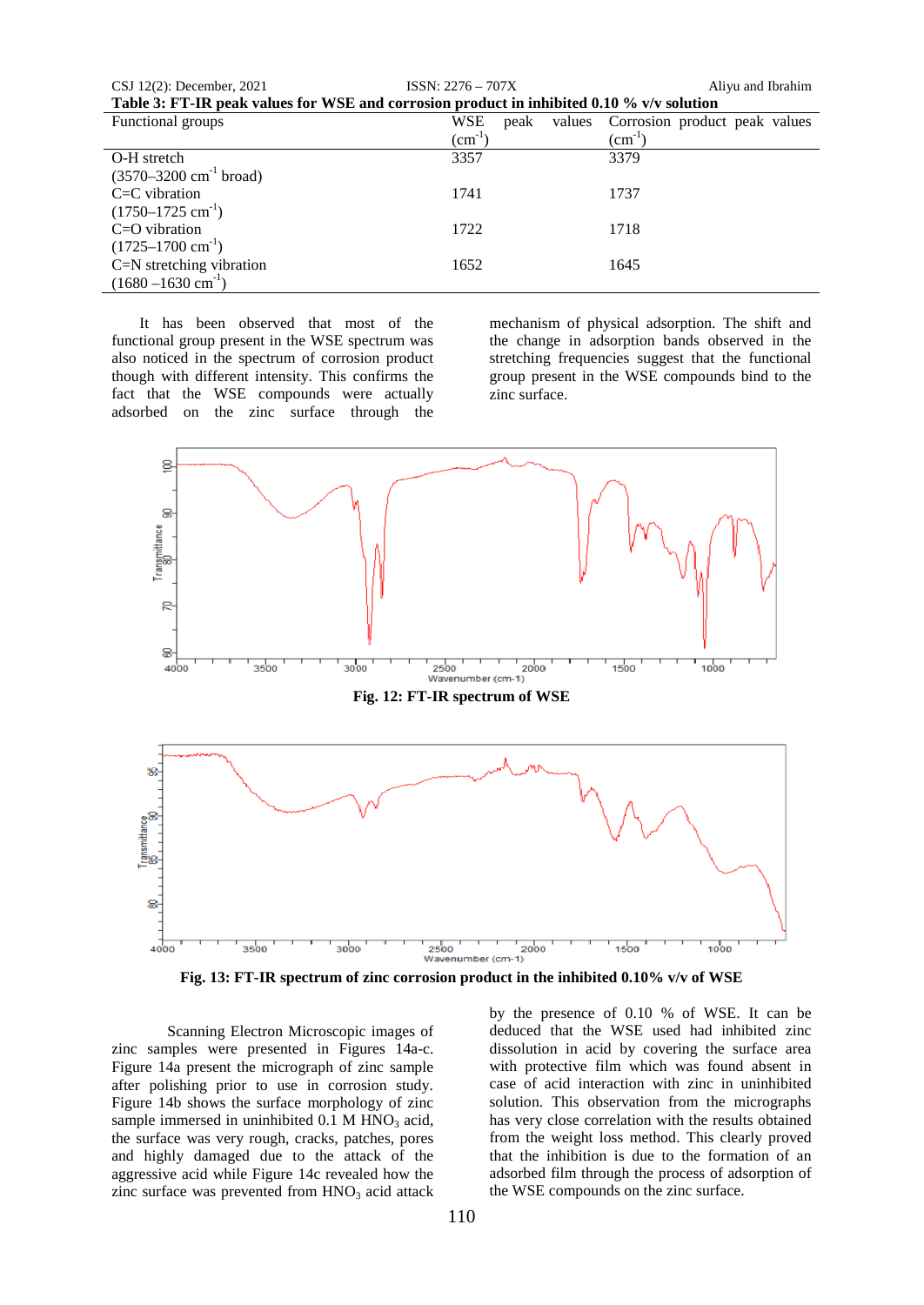

**Fig. 9: Micrographs of (a) un-reacted zinc sample (b) reacted zinc sample in the uninhibited HNO3 solution (c) reacted zinc sample in the inhibited 0.10% v/v of WSE.**

#### **CONCLUSION**

The results obtained from weight loss method showed that the inhibition efficiency increases with increase of the concentration of the WSE also decreases with increase in temperature. The adsorption isotherm model is best fitted to Langmuir isotherm model. The adsorption process indicated feasible and spontaneous process from the large negative values of  $\Delta G_{ads}$ . The values of ΔHads are all negative indicating exothermic process of adsorption.

# **REFERENCES**

- Akinbulumo Olatunde Alaba, Oludare Johnson Odejobi, Ebenezer Leke Odekanle (2020). Thermodynamics and adsorption study of the corrosion inhibition of mild steel by Euphorbia heterophylla L. extract in 1.5 M HCl, *Materials* 5, 100074 [https://doi.org/10.1016/j.rinma.2020.1000](https://doi.org/10.1016/j.rinma.2020.100074) [74](https://doi.org/10.1016/j.rinma.2020.100074)
- Awe F.E, Idris S.O, Abdulwahab M, Oguzie E. E., (2015). Theoretical and experimental inhibitive properties of mild steel in HCl by ethanol extract of *Boscia senegalensis*. *Cogent Chemistry,* 7(9): 12676.
- Chahul, H. F., Ndukwe, G. I., Ladan, A. A. (2019a). Adsorption Behaviour and Corrosion Inhibition Effect of *N. imperialis p.beauv (Lecythidaceae)* Seed

Extract on Mild Steel in 1.0 M HCl, *ChemSearch Journal 10(1): 25 – 32.* 

- Chahul H. F., Danat B. T., Maji, E. (2019b). Corrosion Inhibition Performance of Ethanol Extract Leaves of *Cucurbita pepo*  (Pumpkin) on Mild Steel in Acidic Media, *ChemSearch Journal 10(1): 46 – 53.*
- Chandrabhan Verma, Eno E. Ebenso, Indra Bahadur, M.A. Quraishi (2018). An overview on plant extracts as overview on plant extracts as environmental sustainable and green corrosion inhibitors for metals and alloys in aggressive corrosive media, *Journal of Molecular Liquids* 266, 577–590, journal homepage:

[www.elsevier.com/locate/molliq](http://www.elsevier.com/locate/molliq)

- El-Etre A. Y., Shahera M. Shohayeb, M. A. Elkomy, S. Abdelhamed (2016). Inhibition of Acid Aluminium Corrosion in Presence of Aqueous Extract of Domiana, *Journal of Basic and Environmental Sciences,* 3, 25 – 36.
- Fouda, A. S., M. Morsi, H. A. Mosallam (2016). *Capsicum* extract as green corrosion extract for carbon steel in hydrochloric acid solutions, *"Zastita Materijala"*, 57 (1) 33 - 45.
- Garai S., Jaisankar P., Singh J. K., Elango A. (2012). A comprehensive study on crude methanolic extract of Artemisia pollens